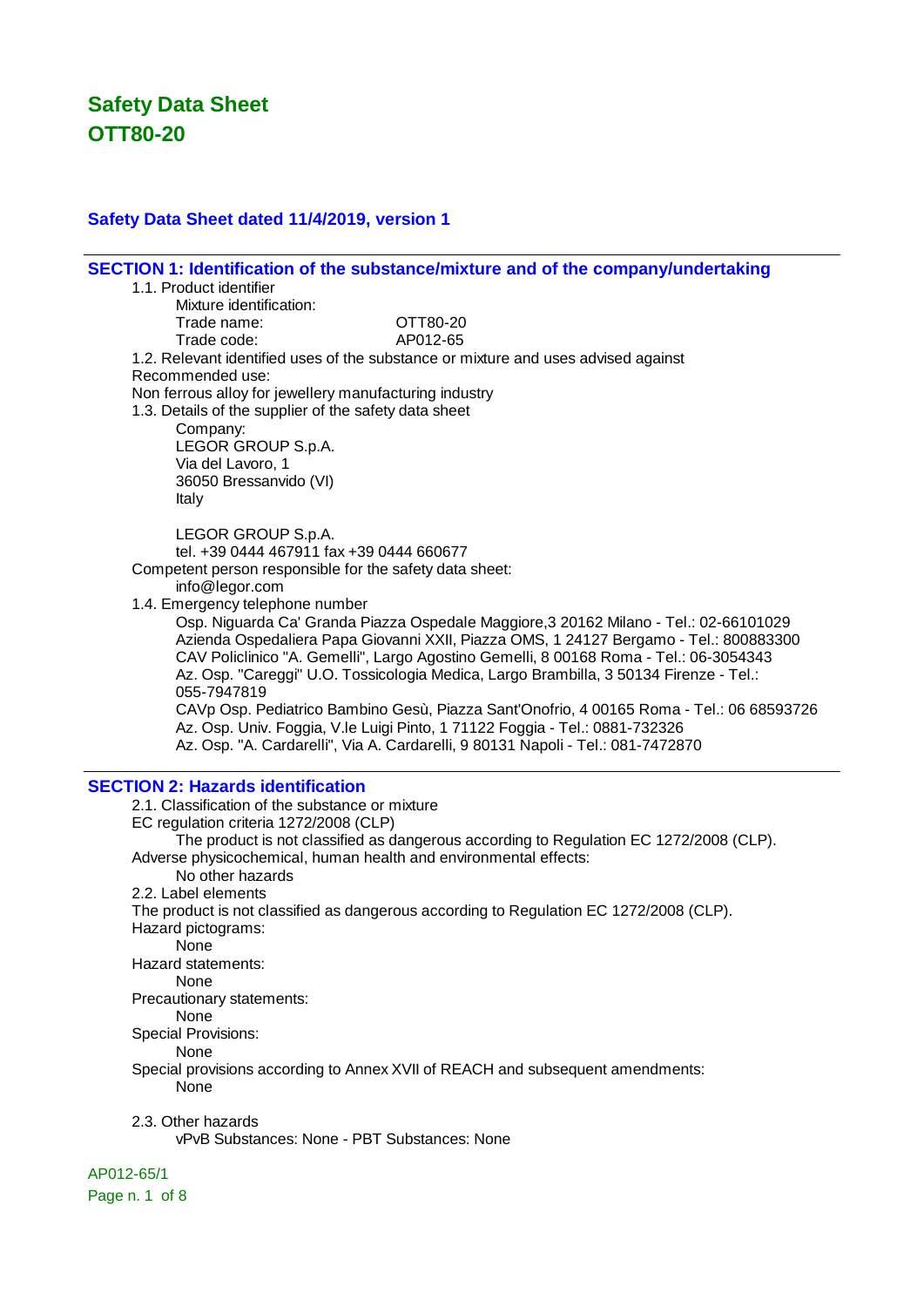Other Hazards: No other hazards

### **SECTION 3: Composition/information on ingredients**

3.1. Substances

N.A.

3.2. Mixtures

Hazardous components within the meaning of the CLP regulation and related classification:

| , Qtv         | <b>Name</b>   | <b>Ident. Number</b> |           | <b>Classification</b>            |
|---------------|---------------|----------------------|-----------|----------------------------------|
| $\ge$ = 80% - | <b>Copper</b> | CAS:                 | 7440-50-8 | Substance with a Union workplace |
| $ $ < 90%     |               | EC:                  | 231-159-6 | lexposure limit.                 |

### **SECTION 4: First aid measures**

4.1. Description of first aid measures

- In case of skin contact:
	- Wash with plenty of water and soap.
- In case of eyes contact:

In case of contact with eyes, rinse immediately with plenty of water and seek medical advice. In case of Ingestion:

Do not under any circumstances induce vomiting. OBTAIN A MEDICAL EXAMINATION IMMEDIATELY.

In case of Inhalation:

Remove casualty to fresh air and keep warm and at rest.

- 4.2. Most important symptoms and effects, both acute and delayed
	- None
- 4.3. Indication of any immediate medical attention and special treatment needed Treatment:

# None

### **SECTION 5: Firefighting measures**

- 5.1. Extinguishing media
	- Suitable extinguishing media:
		- Water.
		- Carbon dioxide (CO2).

Extinguishing media which must not be used for safety reasons:

- None in particular.
- 5.2. Special hazards arising from the substance or mixture Do not inhale explosion and combustion gases. Burning produces heavy smoke.
- 5.3. Advice for firefighters

Use suitable breathing apparatus . Collect contaminated fire extinguishing water separately. This must not be discharged into drains. Move undamaged containers from immediate hazard area if it can be done safely.

### **SECTION 6: Accidental release measures**

- 6.1. Personal precautions, protective equipment and emergency procedures Wear personal protection equipment. Remove persons to safety. See protective measures under point 7 and 8.
- 6.2. Environmental precautions

# AP012-65/1

Page n. 2 of 8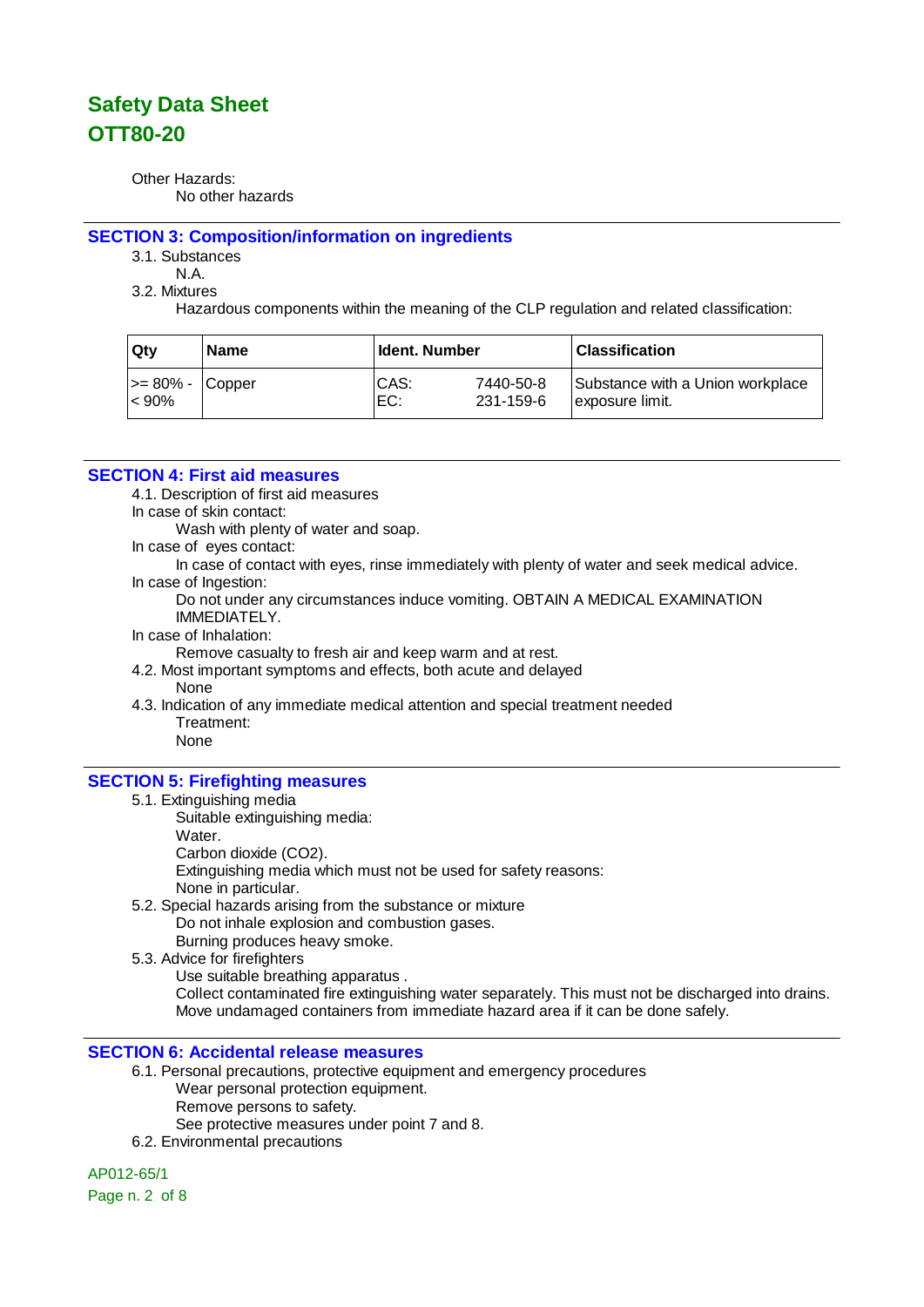Do not allow to enter into soil/subsoil. Do not allow to enter into surface water or drains. Retain contaminated washing water and dispose it.

In case of gas escape or of entry into waterways, soil or drains, inform the responsible authorities. Suitable material for taking up: absorbing material, organic, sand

6.3. Methods and material for containment and cleaning up

Wash with plenty of water.

6.4. Reference to other sections See also section 8 and 13

## **SECTION 7: Handling and storage**

7.1. Precautions for safe handling

- Avoid contact with skin and eyes, inhalation of vapours and mists. Do not eat or drink while working. See also section 8 for recommended protective equipment.
- 7.2. Conditions for safe storage, including any incompatibilities

Keep away from food, drink and feed. Incompatible materials: None in particular. Instructions as regards storage premises: Adequately ventilated premises.

7.3. Specific end use(s) None in particular

## **SECTION 8: Exposure controls/personal protection**

### 8.1. Control parameters

Copper - CAS: 7440-50-8

EU

 ACGIH - TWA(8h): 1 mg/m3 - Notes: Dusts and mists, as Cu. Irr, GI, metal fume fever ACGIH - TWA(8h): 0.2 mg/m3 - Notes: Fume, as Cu. Irr, GI, metal fume fever

DNEL Exposure Limit Values

Copper - CAS: 7440-50-8

Worker Industry: 0.041 mg/kg - Exposure: Human Dermal - Frequency: Long Term, systemic effects

Worker Industry: 0.041 mg/kg - Exposure: Human Inhalation - Frequency: Long Term, systemic effects

Worker Industry: 0.082 mg/kg - Exposure: Human Dermal - Frequency: Short Term, systemic effects

Worker Industry: 0.082 mg/kg - Exposure: Human Inhalation - Frequency: Short Term, systemic effects

PNEC Exposure Limit Values

N.A.

8.2. Exposure controls

Eye protection:

Not needed for normal use. Anyway, operate according good working practices.

Protection for skin:

No special precaution must be adopted for normal use.

Protection for hands:

Not needed for normal use.

Respiratory protection:

Not needed for normal use.

Thermal Hazards:

None

Environmental exposure controls:

None

Appropriate engineering controls:

AP012-65/1

Page n. 3 of 8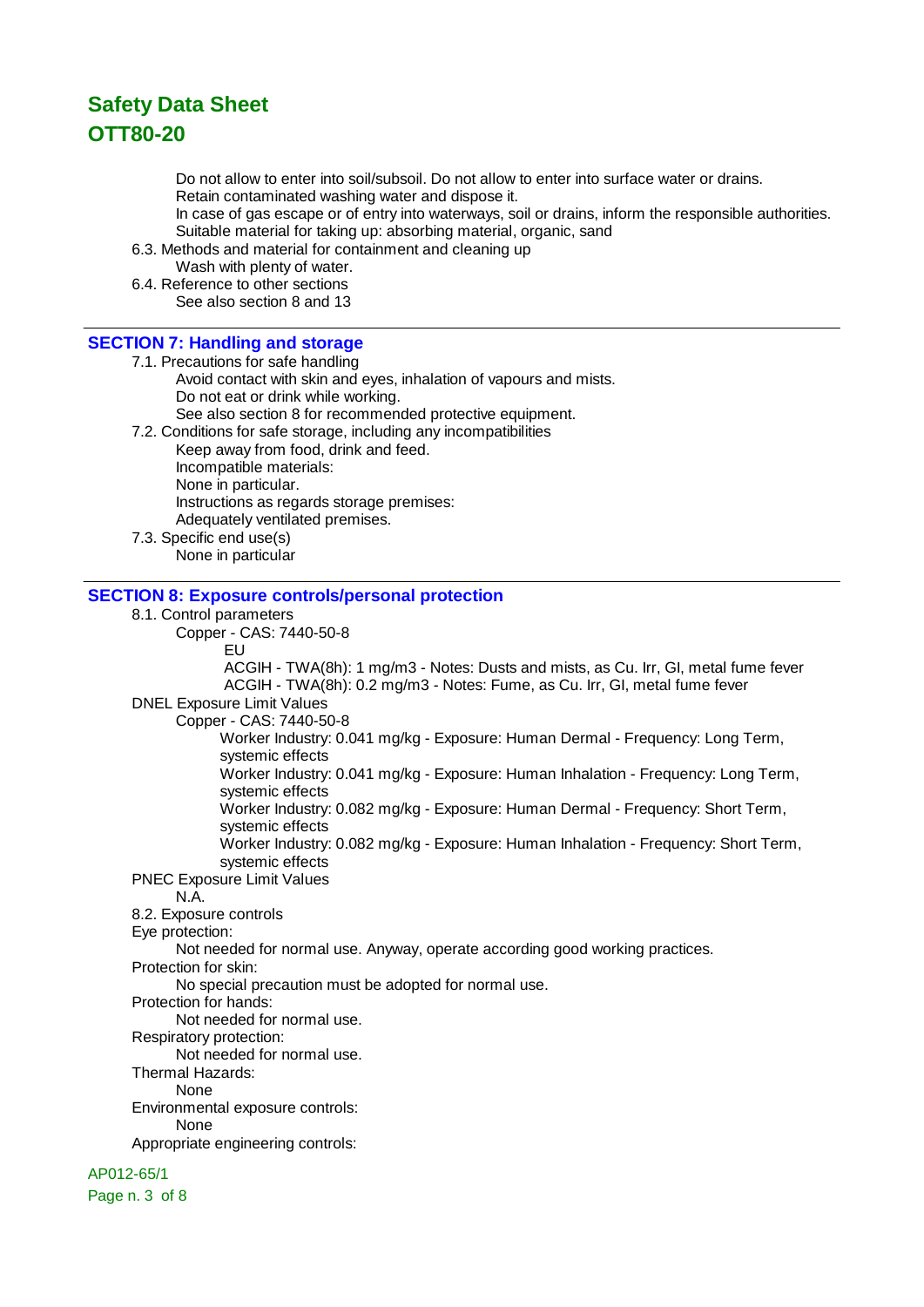None

## **SECTION 9: Physical and chemical properties**

9.1. Information on basic physical and chemical properties

| <b>Properties</b>                                | Value                               | Method:                  | Notes: |
|--------------------------------------------------|-------------------------------------|--------------------------|--------|
| Appearance and colour:                           | Metallic alloy<br>in bars           | $\overline{\phantom{a}}$ | $-$    |
| Odour:                                           | <b>Odourless</b>                    | $-$                      | --     |
| Odour threshold:                                 | N.A.                                | $-$                      | $-$    |
| pH:                                              | N.A.                                | --                       | --     |
| Melting point / freezing<br>point:               | 900-1000°C                          | --                       | --     |
| Initial boiling point and<br>boiling range:      | N.A.                                | --                       | --     |
| Flash point:                                     | N.A.                                | $-$                      | $-$    |
| Evaporation rate:                                | N.A.                                | $-$                      | $-$    |
| Solid/gas flammability:                          | N.A.                                | --                       | --     |
| Upper/lower flammability<br>or explosive limits: | N.A.                                | --                       | --     |
| Vapour pressure:                                 | N.A.                                | --                       | --     |
| Vapour density:                                  | N.A.                                | --                       | --     |
| Relative density:                                | 7.5-8.5 g/cm <sup>3</sup>           | $-$                      | $-$    |
| Solubility in water:                             | Unsoluble in<br>water               | --                       | --     |
| Solubility in oil:                               | Unsoluble in<br>organic<br>solvents | $\overline{\phantom{a}}$ | --     |
| Partition coefficient (n-<br>octanol/water):     | N.A.                                | $-$                      | $-$    |
| Auto-ignition temperature:                       | N.A.                                | --                       | --     |
| Decomposition<br>temperature:                    | N.A.                                | --                       | $-$    |
| Viscosity:                                       | N.A.                                | --                       | $-$    |
| Explosive properties:                            | N.A.                                | --                       | $-$    |
| Oxidizing properties:                            | N.A.                                | --                       | --     |

AP012-65/1 Page n. 4 of 8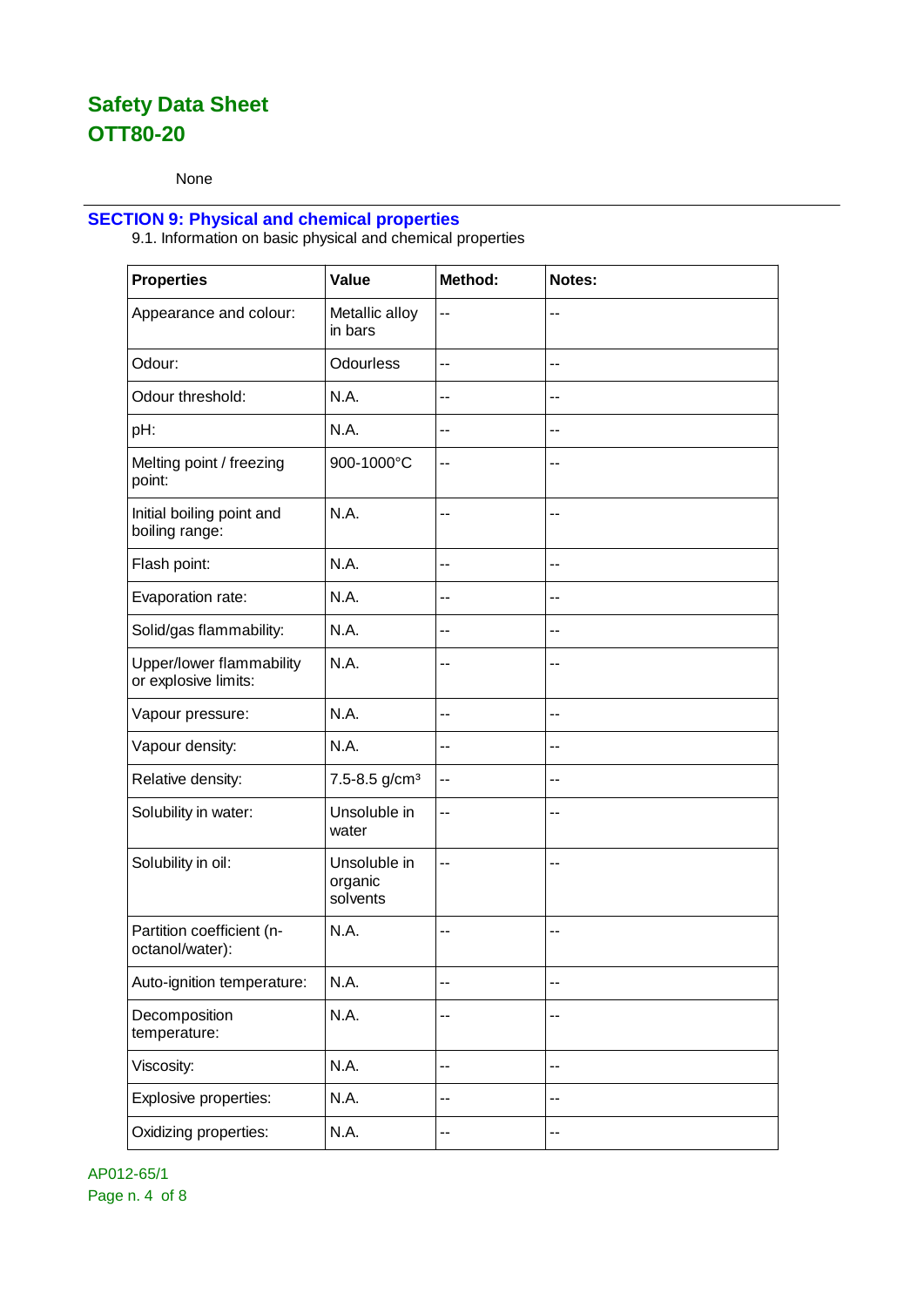9.2. Other information

| <b>Properties</b>                              | Value | Method: | Notes: |
|------------------------------------------------|-------|---------|--------|
| Miscibility:                                   | N.A.  | $-$     | $-$    |
| Fat Solubility:                                | N.A.  | $-$     | $-$    |
| Conductivity:                                  | N.A.  | --      | $-$    |
| <b>Substance Groups</b><br>relevant properties | N.A.  | --      | $-$    |

## **SECTION 10: Stability and reactivity**

- 10.1. Reactivity
	- Stable under normal conditions
- 10.2. Chemical stability Stable under normal conditions
- 10.3. Possibility of hazardous reactions None
- 10.4. Conditions to avoid Stable under normal conditions.
- 10.5. Incompatible materials None in particular.
- 10.6. Hazardous decomposition products None.

## **SECTION 11: Toxicological information**

| 11.1. Information on toxicological effects                       |
|------------------------------------------------------------------|
| Toxicological information of the product:                        |
| OTT80-20                                                         |
| a) acute toxicity                                                |
| Not classified                                                   |
| Based on available data, the classification criteria are not met |
| b) skin corrosion/irritation                                     |
| Not classified                                                   |
| Based on available data, the classification criteria are not met |
| c) serious eye damage/irritation                                 |
| Not classified                                                   |
| Based on available data, the classification criteria are not met |
| d) respiratory or skin sensitisation                             |
| Not classified                                                   |
| Based on available data, the classification criteria are not met |
| e) germ cell mutagenicity                                        |
| Not classified                                                   |
| Based on available data, the classification criteria are not met |
| f) carcinogenicity                                               |
| Not classified                                                   |
| Based on available data, the classification criteria are not met |
| g) reproductive toxicity                                         |
| Not classified                                                   |
| Based on available data, the classification criteria are not met |
| h) STOT-single exposure                                          |

AP012-65/1 Page n. 5 of 8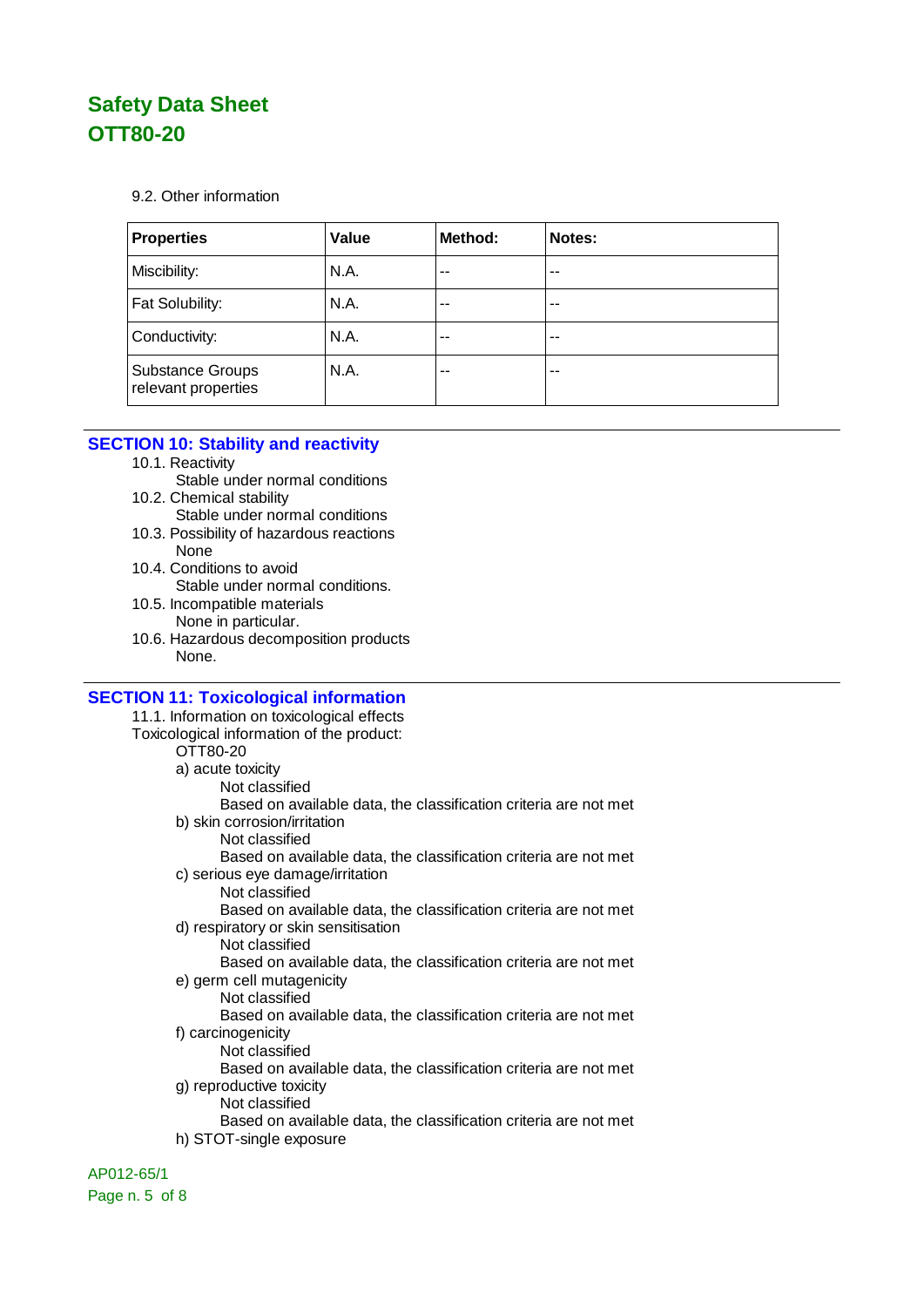Not classified

- Based on available data, the classification criteria are not met
- i) STOT-repeated exposure
	- Not classified

Based on available data, the classification criteria are not met

i) aspiration hazard

Not classified

Based on available data, the classification criteria are not met

Toxicological information of the main substances found in the product:

#### OTT80-20 -

No specific risks can be referred to the solid state. Hazardous properties cannot be excluded but are unlikely when the product is handled appropriately. The product should be handled with the care usual when dealing chemicals. Fumes or fine dusts may cause irritation to the respiratory system, cough, headache, nausea, fever and cause sensitization by inhalation and skin contact.

Copper - CAS: 7440-50-8

TLV-TWA: 0.2mg/m³

## **SECTION 12: Ecological information**

### 12.1. Toxicity

Adopt good working practices, so that the product is not released into the environment.

OTT80-20

Not classified for environmental hazards

Based on available data, the classification criteria are not met

12.2. Persistence and degradability

None N.A.

12.3. Bioaccumulative potential

N.A.

12.4. Mobility in soil

### N.A.

- 12.5. Results of PBT and vPvB assessment vPvB Substances: None - PBT Substances: None
- 12.6. Other adverse effects

## None

## **SECTION 13: Disposal considerations**

13.1. Waste treatment methods

Recover if possible. In so doing, comply with the local and national regulations currently in force.

## **SECTION 14: Transport information**

14.1. UN number

Not classified as dangerous in the meaning of transport regulations.

14.2. UN proper shipping name

N.A.

- 14.3. Transport hazard class(es)
	- -
		-

N.A.

- 14.4. Packing group
	- N.A.
- 14.5. Environmental hazards N.A.

### AP012-65/1

Page n. 6 of 8

ADR-Class: not dangerous for transportation<br>
IATA-Class: not dangerous for transportation not dangerous for transportation IMDG-Class: not dangerous for transportation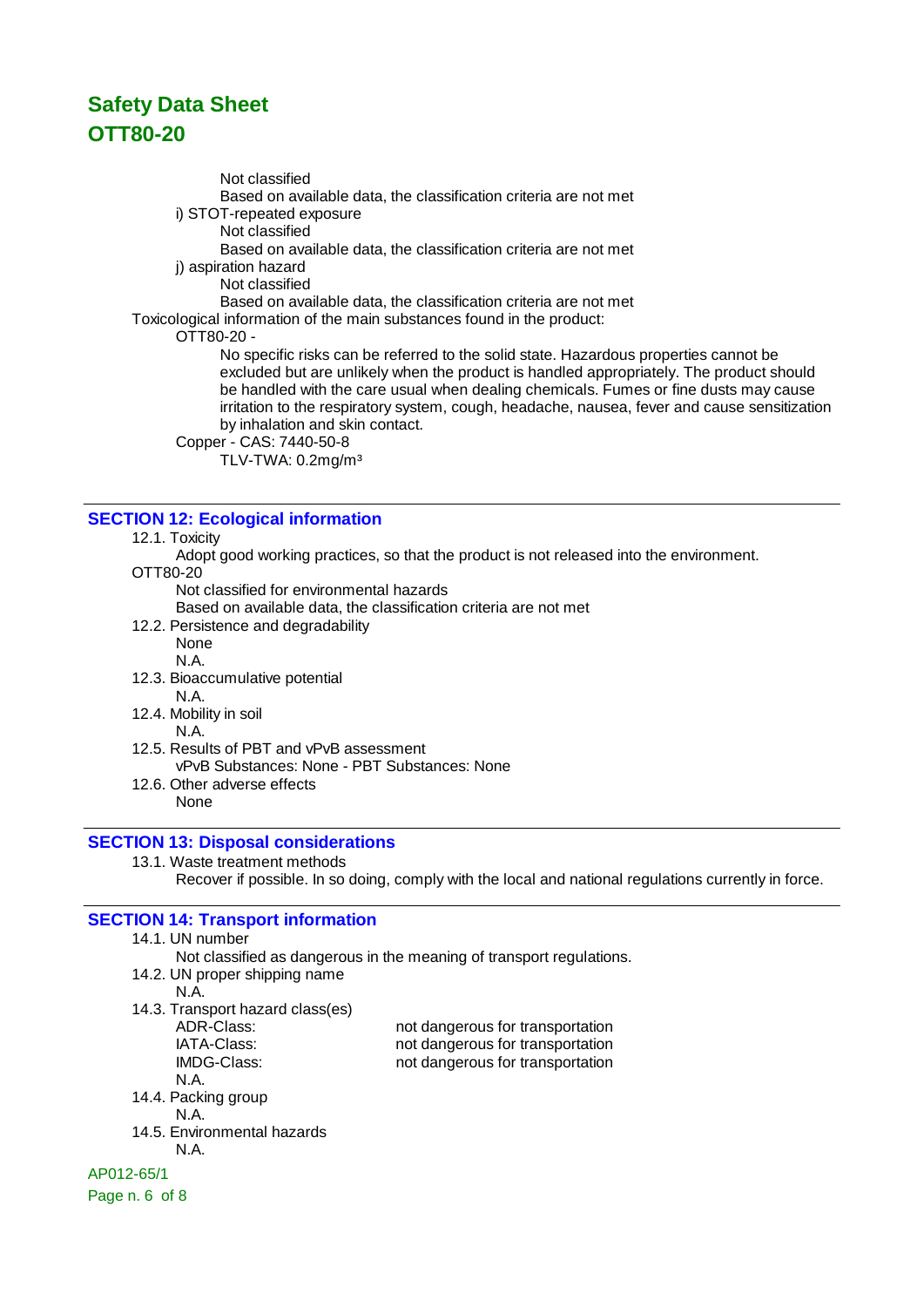14.6. Special precautions for user

N.A.

Rail (RID): not dangerous for transportation

14.7. Transport in bulk according to Annex II of Marpol and the IBC Code N.A.

## **SECTION 15: Regulatory information**

15.1. Safety, health and environmental regulations/legislation specific for the substance or mixture Dir. 98/24/EC (Risks related to chemical agents at work) Dir. 2000/39/EC (Occupational exposure limit values) Regulation (EC) n. 1907/2006 (REACH) Regulation (EC) n. 1272/2008 (CLP) Regulation (EC) n. 790/2009 (ATP 1 CLP) and (EU) n. 758/2013 Regulation (EU) 2015/830 Regulation (EU) n. 286/2011 (ATP 2 CLP) Regulation (EU) n. 618/2012 (ATP 3 CLP) Regulation (EU) n. 487/2013 (ATP 4 CLP) Regulation (EU) n. 944/2013 (ATP 5 CLP) Regulation (EU) n. 605/2014 (ATP 6 CLP) Regulation (EU) n. 2015/1221 (ATP 7 CLP) Regulation (EU) n. 2016/918 (ATP 8 CLP) Regulation (EU) n. 2016/1179 (ATP 9 CLP) Regulation (EU) n. 2017/776 (ATP 10 CLP) Restrictions related to the product or the substances contained according to Annex XVII Regulation (EC) 1907/2006 (REACH) and subsequent modifications: None Where applicable, refer to the following regulatory provisions : Directive 2012/18/EU (Seveso III) Regulation (EC) nr 648/2004 (detergents). Dir. 2004/42/EC (VOC directive) Provisions related to directive EU 2012/18 (Seveso III): Seveso III category according to Annex 1, part 1 None

15.2. Chemical safety assessment

No Chemical Safety Assessment has been carried out for the mixture.

## **SECTION 16: Other information**

This document was prepared by a competent person who has received appropriate training. Main bibliographic sources:

ECDIN - Environmental Chemicals Data and Information Network - Joint Research Centre, Commission of the European Communities

SAX's DANGEROUS PROPERTIES OF INDUSTRIAL MATERIALS - Eight Edition - Van Nostrand Reinold

The information contained herein is based on our state of knowledge at the above-specified date. It refers solely to the product indicated and constitutes no guarantee of particular quality.

It is the duty of the user to ensure that this information is appropriate and complete with respect to the specific use intended.

This MSDS cancels and replaces any preceding release.

ADR: European Agreement concerning the International Carriage of Dangerous Goods by Road.

AP012-65/1 Page n. 7 of 8